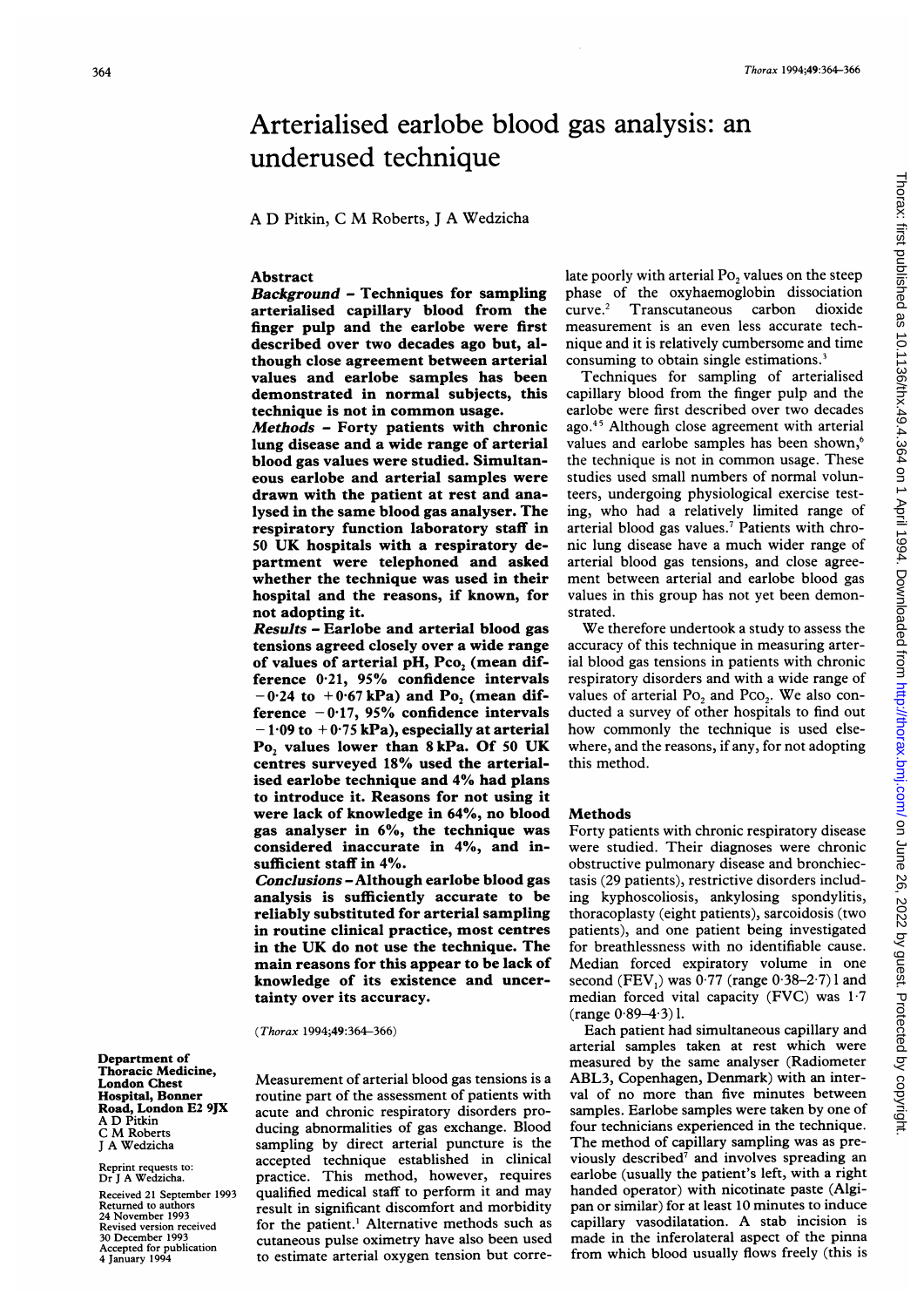Comparative data for  $pH$ , P0, and Pc0, values of simultaneous arterial and capillary blood samples in 40 patients

|                                   | Range                                             | Maximum difference      | Mean difference                | 95% limits of agreement                                          |
|-----------------------------------|---------------------------------------------------|-------------------------|--------------------------------|------------------------------------------------------------------|
| pН<br>$PCO2 (kPa)$<br>$Po2 (kPa)$ | $7.32 - 7.50$<br>$3.87 - 10.03$<br>$4.42 - 12.97$ | 0.034<br>0.78<br>$-1.6$ | $+0.007$<br>$+0.21$<br>$-0.17$ | $-0.008$ to $+0.022$<br>$-0.24$ to $+0.67$<br>$-1.09$ to $+0.75$ |

important) but may require a small amount of manual massage. The arterialised blood collects in a drop on the inferior aspect of the earlobe. It is drawn into a thin glass capillary tube by surface tension under the control of a gloved finger over the open end of the tube and then aspirated into the analyser.

Arterial samples were collected directly into a preheparinised 3 ml plastic syringe by direct puncture of the radial artery.

Respiratory function laboratories in 50 hospitals around the UK were contacted by telephone. They consisted primarily of teaching hospitals and centres with an interest in respiratory medicine. The senior laboratory technician was asked how routine blood gas measurements were performed in that hospital. If the earlobe blood gas technique was known they were asked the reasons, if any, for not using it.

Simple descriptive statistics for the  $pH$ ,  $Po<sub>2</sub>$ , and Pco<sub>2</sub> values obtained with each technique were calculated, consisting of mean differences and 95% confidence intervals for arterial and earlobe blood gas tensions. The data are shown graphically using simple scatter plots of ear-

**ro** <u>ត</u> a-L-N 0 co a.\_  $-$ 0 .۔  $\frac{1}{2}$  $\mathbf \circ$ a.\_ 0~ 14  $12$ 10 8  $y = x$  $\overline{A}$  /  $\overline{A}$ // /  $\overline{\phantom{a}}$ le9  $\lambda$ a<br>
Biscussion<br>
The close agreement between arterial and ear-<br>
blee blood ges velves found in our study - \* -

lobe Po<sub>2</sub> v arterial Po<sub>2</sub> and earlobe Pco<sub>2</sub> v arterial Pco<sub>2</sub>. They were also plotted as the difference between arterial and earlobe values v the mean value as recommended by Bland and Altman.8

# Results

The range, mean, standard deviation, and 95% limits of agreement for pH and blood gas values obtained by simultaneous sampling of earlobe capillary and arterial blood in 40 patients are shown in the table. The concordance between earlobe and arterial blood gas tensions was good throughout a wide range of values of arterial Po<sub>2</sub> (fig 1) and Pco<sub>2</sub> (fig 2). A particularly good correlation between samples was observed at arterial  $Po_2$  values lower than 8 kPa. Above this level earlobe Po<sub>2</sub> values tended to be slightly lower than arterial Po<sub>2</sub> values. Nearly all values, however, lie within 0-5 kPa or less and underestimation of true arterial Po<sub>2</sub> at higher levels of oxygenation is unlikely to be of clinical significance. The correlation between Pco<sub>2</sub> measurements derived from the two methods is even better with the earlobe technique, tending towards slightly higher values. The mean difference between samples was, however, only 0-21 kPa.

Fifty hospitals were surveyed by telephone. Of these, nine (18%) used the arterialised earlobe technique and two (4%) had plans to introduce it. In 32 (64%) of the 39 remaining hospitals the main reason for not using earlobe blood gases was that the laboratory staff were unaware of the technique. In three hospitals (6%) a blood gas analyser was not available in the laboratory. In two centres (4%) the technique was thought to be inaccurate, and in a further two (4%) there were insufficient technical staff to carry out the procedure.

lobe blood gas values found in our study confirms the findings of earlier work in normal subjects where earlobe blood gas values have been found to be sufficiently accurate for use in exercise testing to calculate cardiac output,  $\begin{array}{ccc}\n0 & 2 & 4 & 6 & 8 & 10 & 12 & 14 \\
\hline\n\end{array}$  venous admixture, and dead space.<sup>67</sup> Our find-<br>Arterial Po<sub>2</sub> (kPa) ings indicate that this accuracy extends throughout the much wider ranges of arterial  $P_{\text{O}_2}$  and Pco<sub>2</sub> found in patients with respiratory disease, and suggest that earlobe blood gas analysis can reliably be extended from a re-

search technique into routine clinical practice.<br>+95% Earlobe blood gas measurement could have Earlobe blood gas measurement could have a valuable role in the assessment of patients for long term oxygen therapy in accordance with Mean published guidelines.<sup>910</sup> Although pulse oximetry is useful for screening,<sup>1112</sup> it is not suffi-)\* ciently precise to be substituted for direct arterial  $\overline{P}O_2$  measurement.<sup>13</sup> Earlobe blood gas analysis, however, is particularly accurate at  $-95\%$  arterial Po values less than  $8 \text{ kPa}$  can deter arterial Po<sub>2</sub> values less than 8 kPa, can determine arterial  $PCO<sub>2</sub>$ , and is painless enough to allow several samples to be taken on a single<br> $\frac{1}{6}$  and  $\frac{1}{2}$  allow several samples to be taken on a single occasion with the patient breathing oxygen at Mean of capillary and arterial  $Po_2$  (kPa) varying flow rates to ensure adequate correc-

Figure <sup>1</sup> (A) Earlobe  $capillary Po<sub>2</sub> v$  arterial  $\overline{P_{O_{2}}}, \overline{(B)}$  difference between earlobe and arterial  $Po_2$  v mean  $Po_2$ .